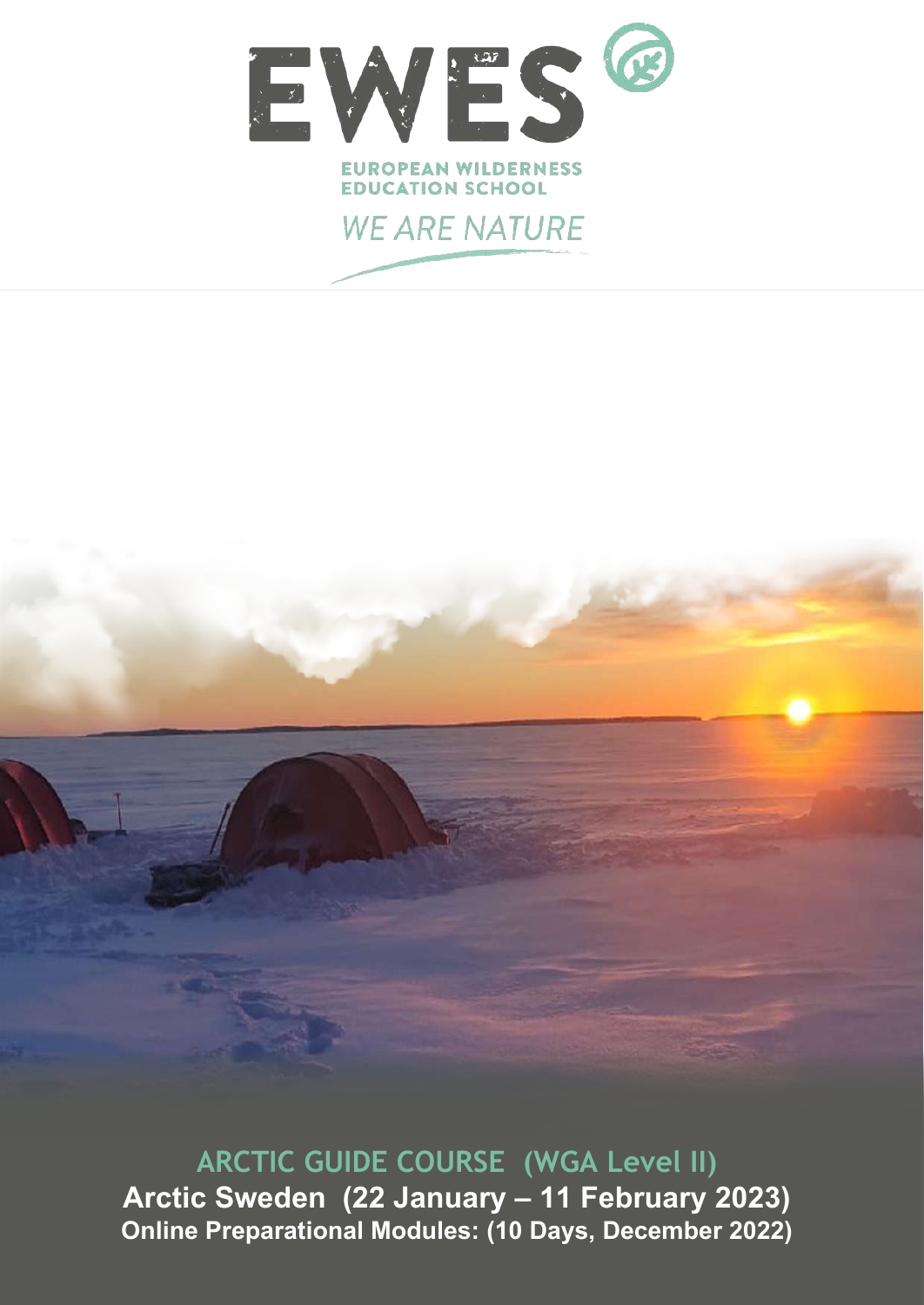

## **ARCTIC GUIDE PROFESSIONAL LEARNING COURSE**

The Arctic Guide, WGA Level II, Professional Learning Course is an intensive and highly demanding course for those you would like to build further on:

- Personal development and (expedition)leadership skills
- Technical skills related to Cold weather Expeditions on Ice caps, Nordic terrain and Seaice (fast) – (WGA Level II Ecoregion)

We invite you to become part of its future by participating in this unique course, sharing your knowledge and experience with others, certifying as a Professional WGA Arctic Guide and become part of a unique professional network. While providing you with a firm foundation for joining and supporting the nature guiding industry in Europe, this is also a unique chance to gain first-hand experience in community engagement and ethical wilderness guiding in iconic natural areas in Europe by the hands of some of world's best Wilderness Learning Guides.

By combining the hard skills necessary in the wilderness with the soft skills needed to create memorable experiences for guests, this course offers you **personal learning** and **technical training** in wilderness expeditions, **leadership**, **survival** and **rescue** practices, **wildlife** observation, **interpretative guiding** and **expedition planning and organization.**

After successfully fulfilling this Learning Course you will receive a certification of the European Wilderness Education School (EWES) and are well on your way for the Arctic Guide Certification Level 2 as certified by the Wilderness Guides Association (WGA).



 $\Omega$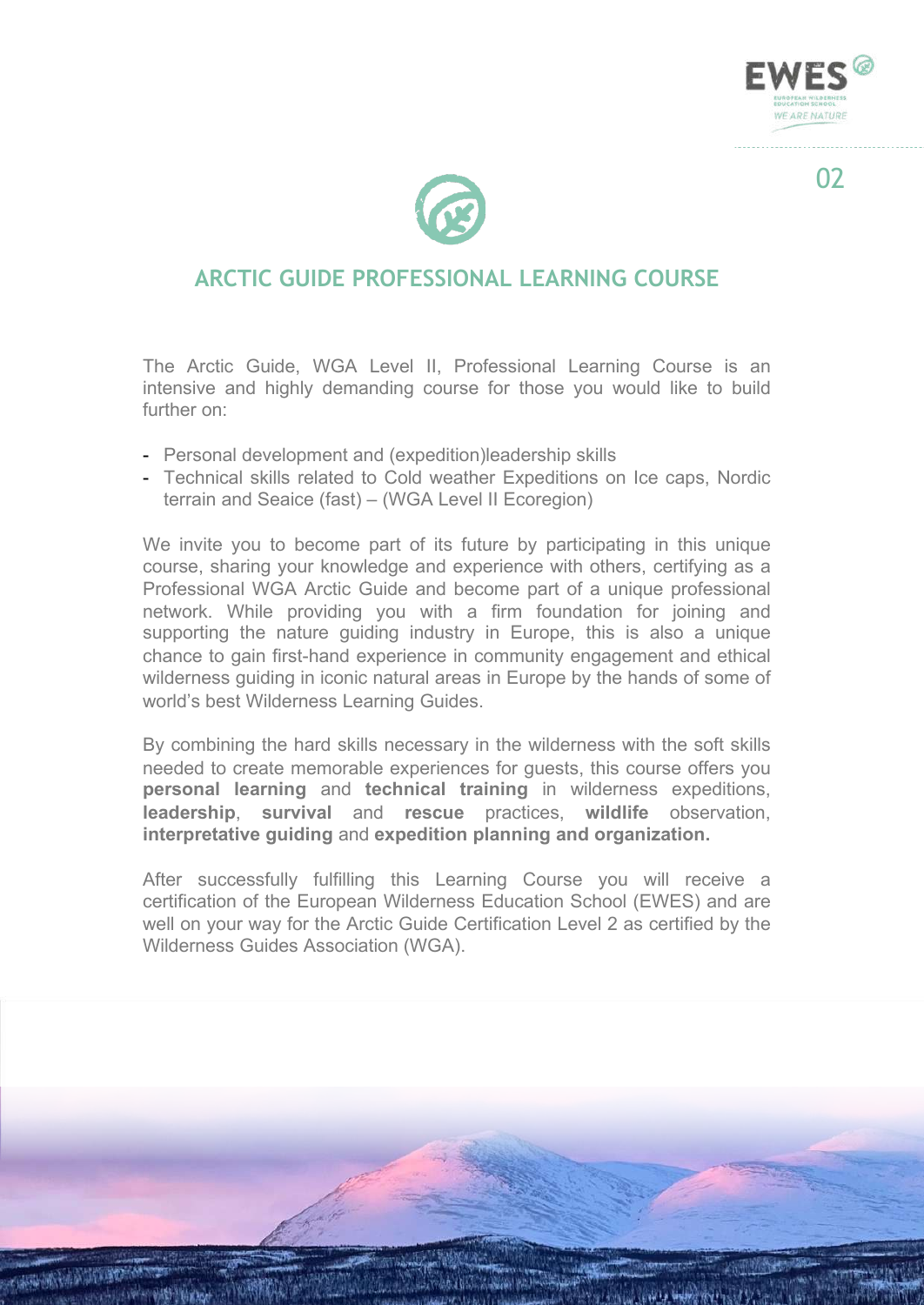



# **LEARNING OBJECTIVES**







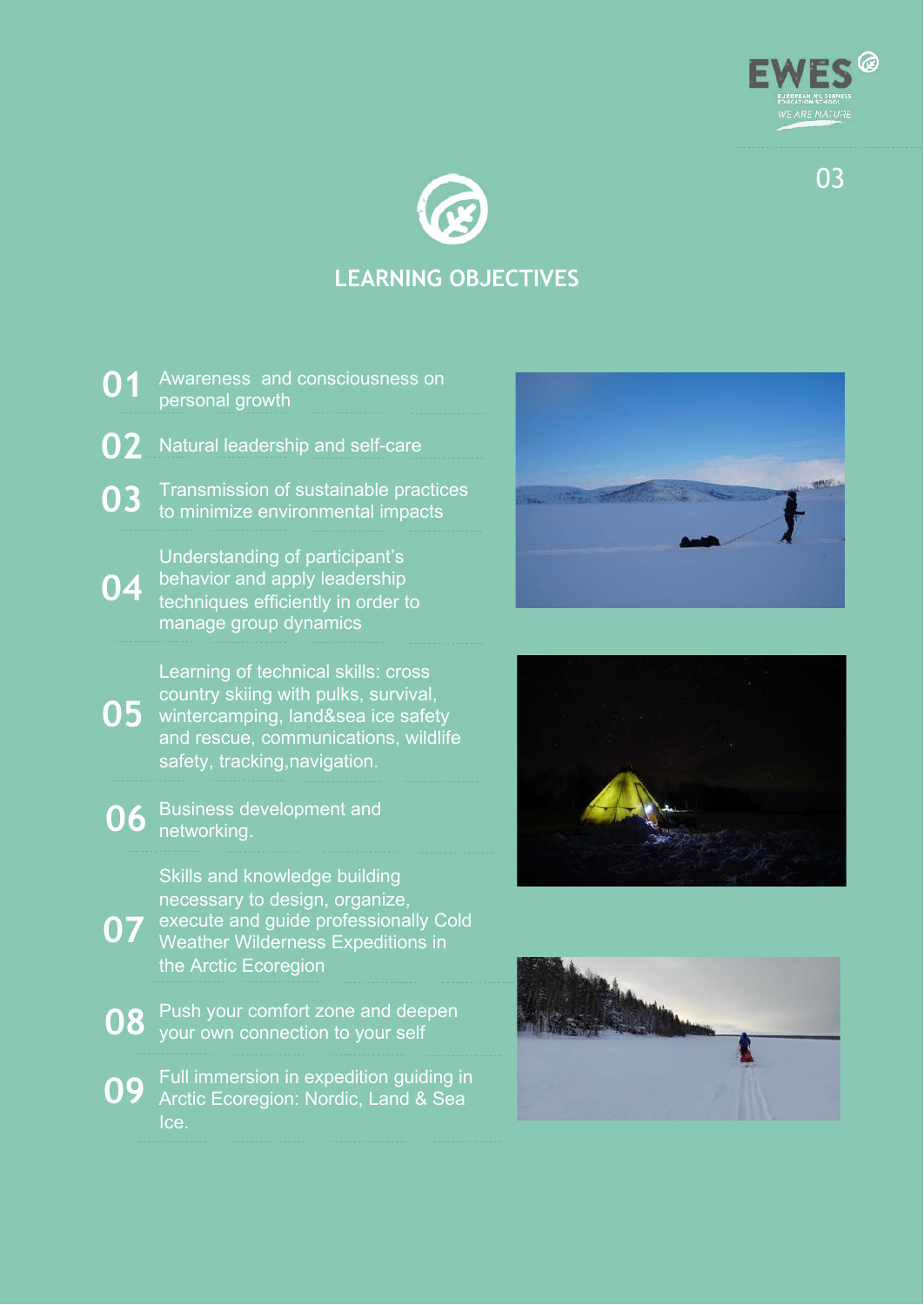







### **COURSE DETAILS**



**Language of course:** English



**Minimum requirements:**

Strong motivation, physically in shape, English, WGA Level 1 or similar experience



**Minimum/maximum of participants:** 6/10



**Inscription deadline:** 1 of September 2022



**Online preparation:** 10 Days – December 2022 Project Introduction, Navigation, Leadership and Expedition planning

**Part 1. Nordic terrain and Land Ice: Sarek** 22-31 January 2023

**Part 2. Sea Ice: Baltic Sea** 1-11 February 2023

**Total Training Time:** 80 hours online / 21 days practical training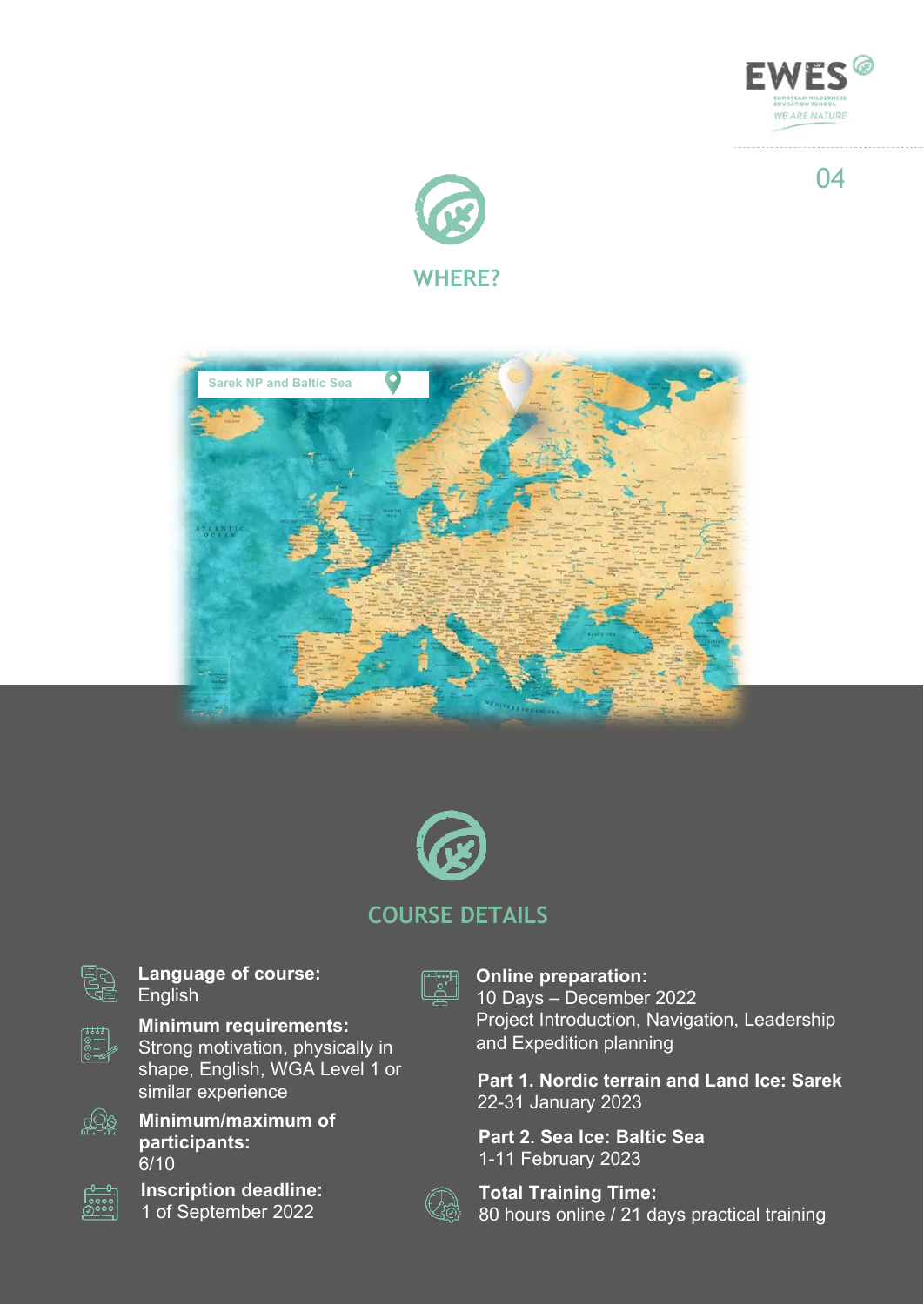



# **COURSE STRUCTURE**

| PART <sub>1</sub> | <b>REMOTE - ONLINE</b><br>Introduction, navigation, equipment, preparation and<br>organization.                     | 10<br><b>DAYS</b> |  |
|-------------------|---------------------------------------------------------------------------------------------------------------------|-------------------|--|
| PART <sub>2</sub> | <b>NORDIC TERRAIN AND LAND ICE</b><br>Sarek National Park, wintercamping and Storjsofallet<br>О<br>hotel.<br>Sweden | 10<br><b>DAYS</b> |  |
| PART <sub>3</sub> | <b>Baltic Sea</b><br>Hinderson Island, wintercamping and Jopikgarden<br>Sweden.                                     | 11<br><b>DAYS</b> |  |

# **Course fee:**

€2.550 (for WGA members) €2.850 for non-members

#### **Services included:**

- Online learning (Edmodo)
- Practical Learning Module Sarek
- Practical Learning Module Baltic Sea
- Certified Learning Guides
- Local costs of Learning Guides
- Safety equipment
- Liability Insurance

#### **Not included:**

- Personal equipment Accommodation & food
- Flights and local transport
- Personal expenses
- Travel insurance covering location and activity
- Any other service not mentioned in Services included.



#### **THE ARCTIC GUIDE LEVEL 2 CERTIFICATION**

In order to obtain a WGA certification through EWES, in addition to this course a valid WAFA certificate is required. EWES will offer a 15 % discount to the participants of this course. After a 28 practical period you will be able to opt for the official WGA certification. For more information, please visit the website: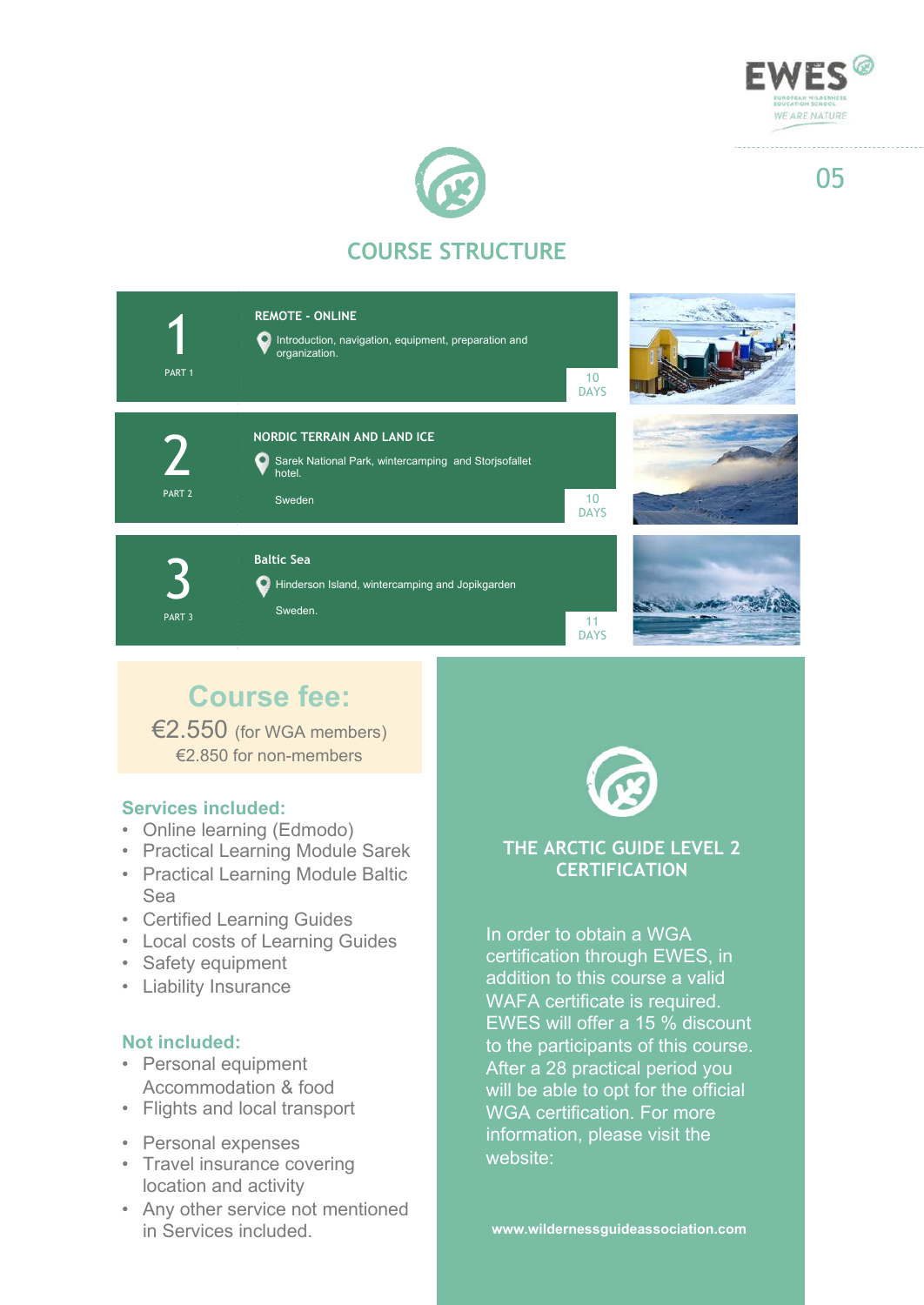



## **MEET THE LEARNING GUIDES...**

#### **Gerard van den Berg**



Gerard has been enjoying outdoor life as long as he can remember, having a special interest in how indigenous still survive, travel and live in remote wilderness areas. He studied Physical Education, with specialty of Physical Education for criminal youth and earned my teachers degree. During his study time he followed courses in adventure pursuits, wilderness survival skills and bushcraft. He is a certified Wilderness Guide (Level III Arctic WGA, Level II Desert, Level II Boreal Forest), with professional qualifications in Spain (Mountain guide, Climbing instructor); and a certified International Mountain leader (UIMLA). Gerard's special sense of seeing people and supporting in the personal development gives a magic value to his teachings.



#### **Josetxu Estebanez (UIAGM Mountain Guide/ WGA Level III)**

Originally from Cantabria, his work and expeditions allows him to travel around the globe. When he can he dives, paraglides, skydives, kayaks, rafts, climbs, ski's, climb icefalls, mountain bike with his dear friends. He has been working as a Professional mountain rescuer for 28 years in Spain and served as a Rescue swimmer on a patrol boat. As a UIAGM guide he has led clients around the world on alpine and mountaineering expeditions. His professionalism, eye for details and love for people and nature makes him a true star.



#### **Jose Manuel Naranjo (Polar Guide)**

As a polar expeditionary person, José Naranjo has a long and awarded experience. He has won the Spanish Geographic Society Award. Lots of expeditions carried out by him from the TransGreenland 2001 an expedition that crossed Greenland from the south to the north in total autonomy with a sled hauled by giant kites, TransBaltic 2003 expedition, Penny Icecap 2009 and crossing of the route North Pole Geographical to Canada after having skied for 40 days in a row on the frozen Arctic Ocean. What we most admire in him are his personal skills, down to earth, his passion for sharing and motivation.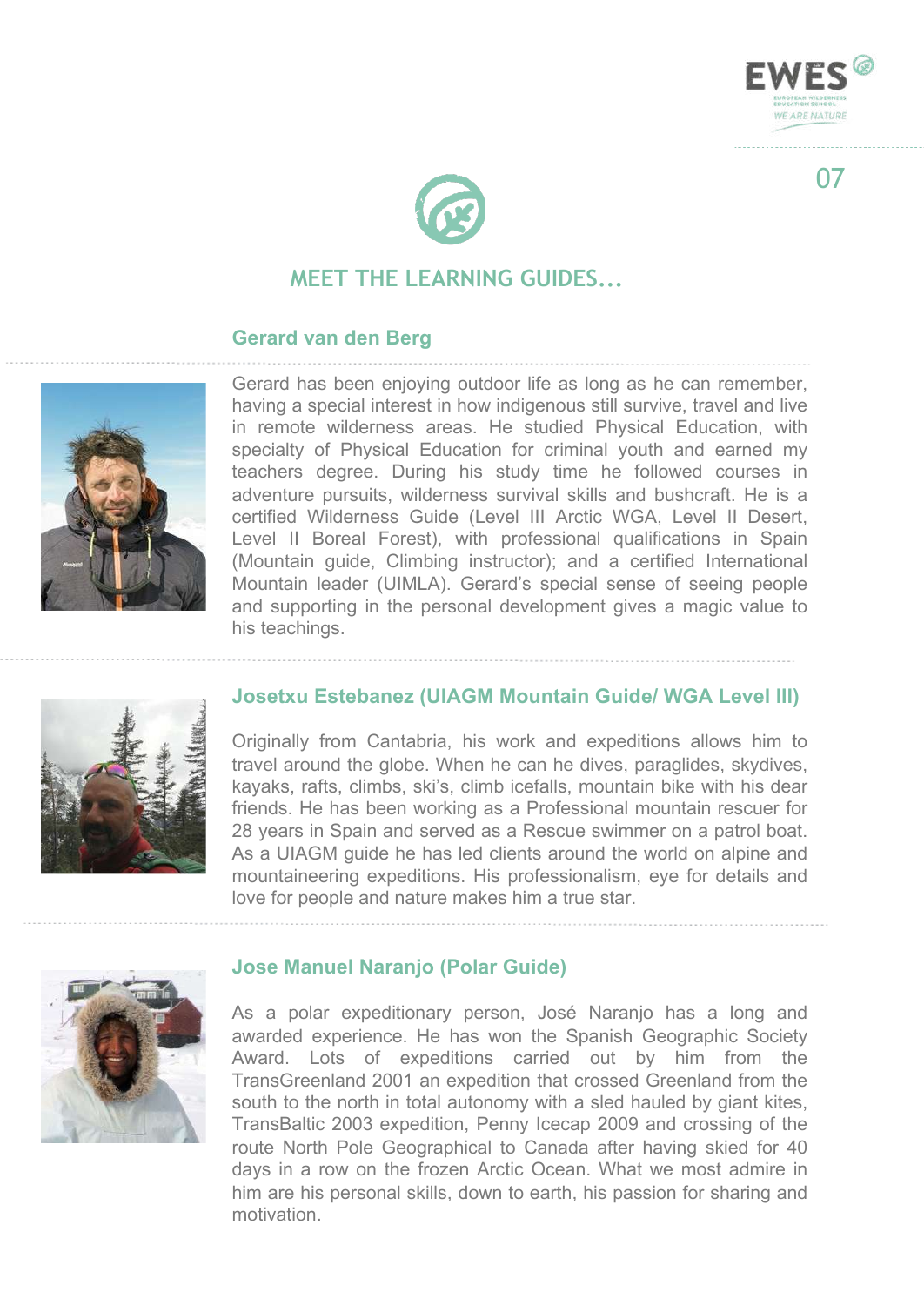

We believe all life on earth is connected. **We are one**. . . **we are nature**.

We are **co-creating** a world in which all beings are connected to everyone and everything.

We do this by creating experiences of **being and learning** in nature and inspiring to lead and live from that wisdom.

The experience of our guides and experts allow us to explore to the edge within a **caring and empowering environment** and the best safety standards framework.

After fifteen years **learning**, **growing and evolving EWES** has transformed into an intentional community of purpose driven, committed, passionate individuals who thrive in the knowledge, a continuous pursuit for genuine growth and evolution targeting **health**, **awareness**, and most of all joy for life.

Dare to join us on that wonderful journey. . .



Association EWES is a trainings institute certified by the Wilderness Guides Association (WGA) and accredited by the Institute of Profesional Education of La Pobla de Segur in Catalunya.